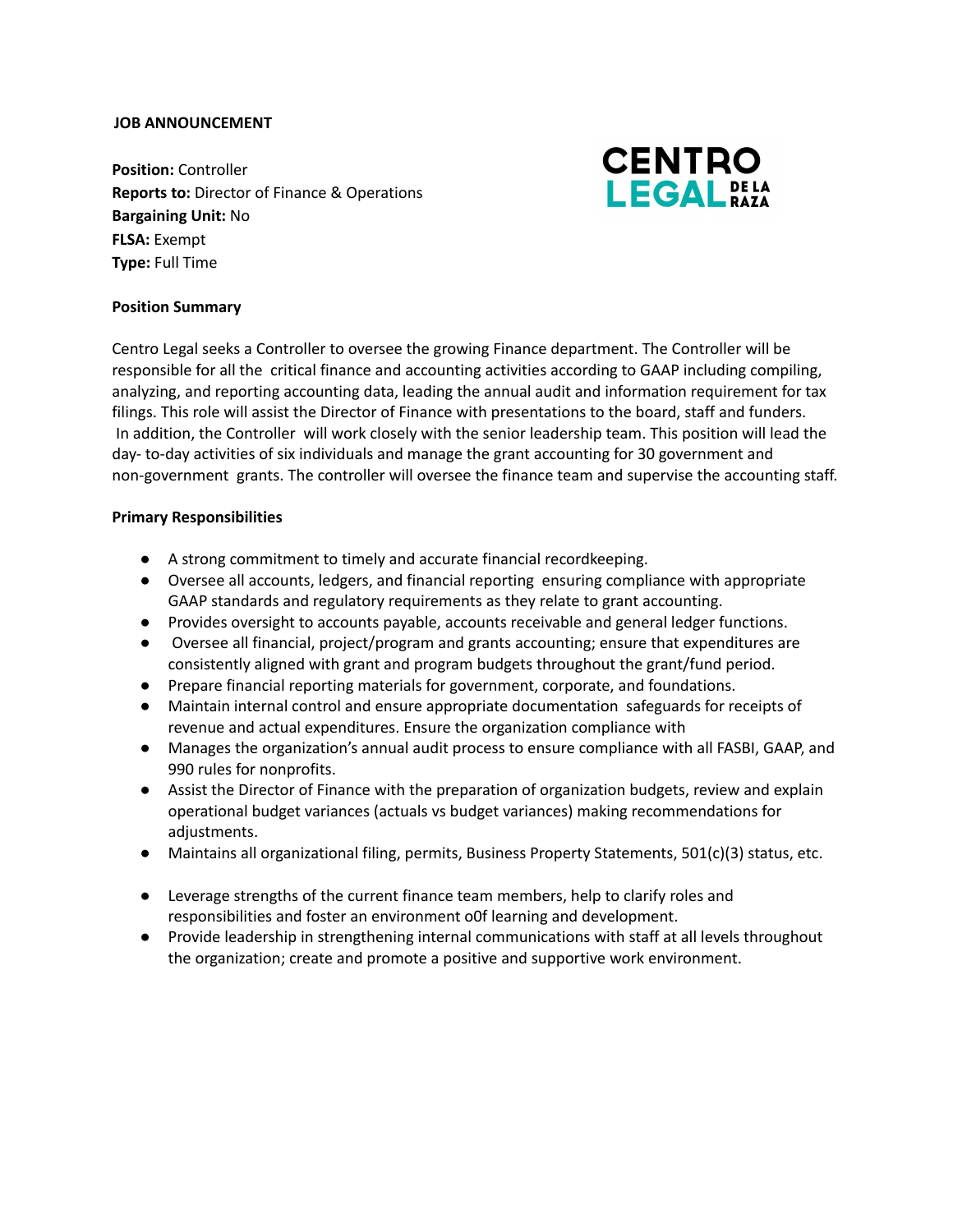# **Qualifications**

First and foremost, the applicant must profoundly share Centro Legal's mission and vision of racial, economic, and social justice. Qualifications include:

- Minimum of 3 years of progressively increasing leadership experience in accounting management, preferably within a non-profit organization.
- Proven record of having led and developed teams.
- Strong working knowledge of GAAP, non-profit best practices, fund accounting preferably within a non-profit organization.
- Excellent interpersonal skills and ability to work respectfully with a diverse group of people.
- Proven ability to prioritize tasks, confidence to question existing processes and manage multiple deadlines.
- Experience coordinating audit activities and managing reporting, budget development and analysis.
- A track record in grants management as it relates to compliance and reporting of government, corporate and foundation grants.
- Commitment to recruiting, mentoring, training, and retaining a diverse team; the foresight and ability to delegate accordingly.
- Strong interpersonal and communication skills; experience in effectively communicating key data, including presentations to senior management, board or other outside partners
- Ability to translate complex financial concepts, synthesize data to individuals at all levels including finance and non-finance managers.
- Minimum of a BA in Accounting or related field. CPA is a plus.
- Strong mathematical skills to prepare budgets, forecasting and cash flow statements.
- Software experience in Quickbooks, NetSuite, Sage Intacct. Microsoft Office (Advanced excel skills).

# **Compensation & Benefits**

Salary is competitive and commensurate with experience ranging from \$100,000- \$115,000. We provide a generous benefits package, including life insurance, LTD, leave policies, vacation, and December holiday office closure at full pay.

# **To Apply**

Review of applications will begin immediately and continue until the position is filled. Applicants are encouraged to apply as soon as possible. Submit: 1) cover letter, 2) resume, and 3) a list of three professional references. Include "**Controller**" in the subject line. Please email application materials directly to [jobs@centrolegal.org.](mailto:jobs@centrolegal.org)

# **POSITION OPEN UNTIL FILLED**